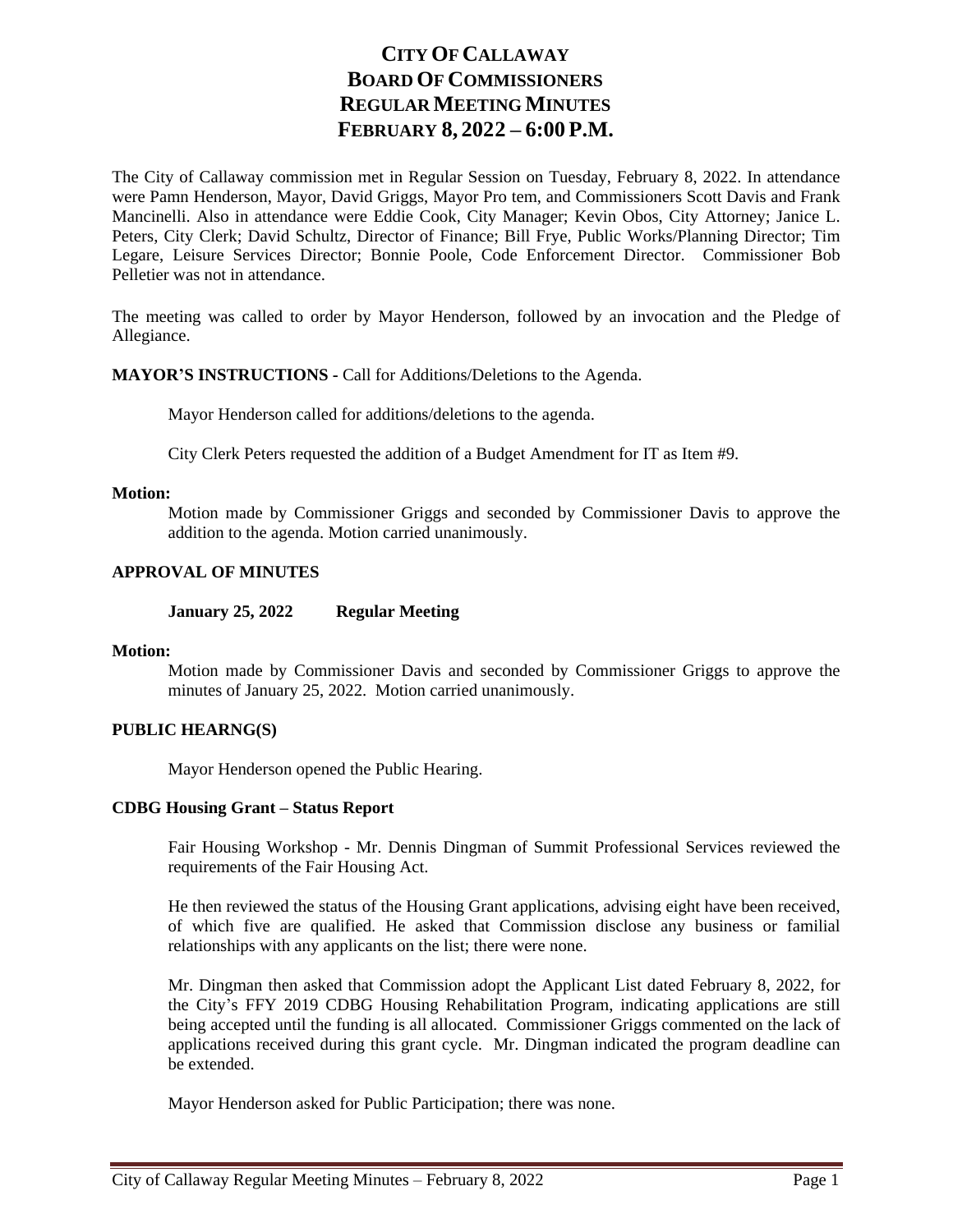### **Motion:**

Motion made by Commissioner Griggs and seconded by Commissioner Davis for approval of CDBG Applicant List. Motion carried unanimously.

#### **Ordinance No. 1047 – Small Scale Comprehensive Plan Amendment**

City Attorney Obos read Ordinance No. 1047 by headnote as follows:

**AN ORDINANCE AMENDING THE COMPREHENSIVE PLAN OF THE CITY OF CALLAWAY, ACTING UPON THE APPLICATION OF CALLAWAY BAYOU LANDING, LLC., DESIGNATING FOR MULTI-FAMILY HIGH DENSITY RESIDENTIAL USE A CERTAIN PARCEL OF LAND LYING WITHIN THE CITY OF CALLAWAY, FLORIDA, CONSISTING OF APPROXIMATELY 6.7 MORE OR LESS ACRES; SAID PARCEL IS LOCATED ON HWY. 22 JUST EAST OF CALLAWAY BAYOU, CALLAWAY, FLORIDA, PARCEL ID 06617-020-000, AS MORE PARTICULARLY DESCRIBED IN THE BODY OF THE ORDINANCE; AMENDING THE CITY'S FUTURE LAND USE MAP FOR MULTI-FAMILY HIGH DENSITY RESIDENTIAL FOR THE PARCEL; REPEALING ORDINANCES OR PARTS OF ORDINANCE IN CONFLICT HEREWITH; AND PROVIDING THAT THIS ORDINANCE SHALL TAKE EFFECT AS PROVIDED BY LAW.**

City Manager Cook briefly reviewed. Ingress was reviewed, which will be provided as an extension of Hugh Thomas Drive and be dedicated to the city.

Mayor Henderson asked for Public Participation; there was none.

#### **Motion:**

Motion made by Commissioner Griggs and seconded by Commissioner Davis, for approval of Ordinance No. 1047. Motion carried unanimously upon roll-call vote.

#### **Ordinance No. 1048 – Rezoning of property Hwy. 22 just East of Callaway Bayou**

City Attorney Obos read Ordinance No. 1048 by headnote as follows:

**AN ORDINANCE REZONING FROM COMMERCIAL TO MULTI-FAMILY HIGH DENSITY RESIDENTIAL THAT CERTAIN PARCEL OF LAND LYING WITHIN THE CITY OF CALLAWAY, FLORIDA, CONTAINING APPROXIMATELY 6.7 ACRES; LOCATED ON HWY. 22 JUST EAST OF CALLAWAY BAYOU; PARCEL ID 06617-020- 000; ALL AS MORE PARTICULARLY DESCRIBED IN THE BODY OF THE ORDINANCE; REPEALING ALL ORDINANCES OR PARTS OF ORDINANCES IN CONFLICT HEREWITH; AND PROVIDING THAT THIS ORDINANCE SHALL TAKE EFFECT IMMEDIATELY UPON ITS PASSAGE.**

Mayor Henderson asked for Public Participation; there was none.

#### **Motion:**

Motion made by Commissioner Mancinelli and seconded by Commissioner Griggs, for approval of Ordinance No. 1048. Motion carried unanimously upon roll-call vote.

Mayor Henderson closed the public hearing.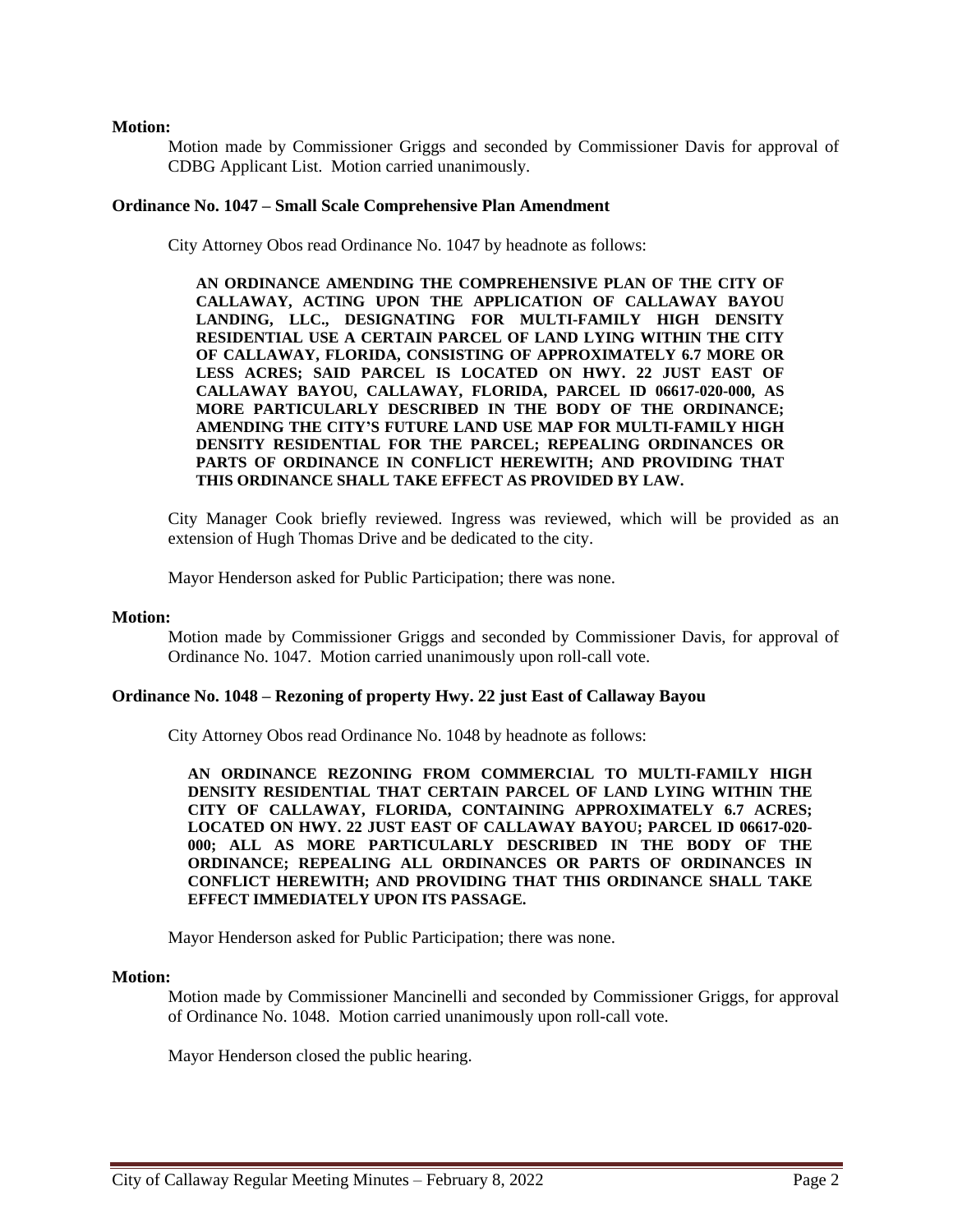# **REGULAR AGENDA**

### **Platt- Lois & Fox- Right-of-Way/Easement Construction Agreement**

#### **Commissioner Pelletier tabled the item at last meeting.**

Director Frye advised that William Platt, owner of the property located at Lois Street & N. Fox Avenue has applied for a Right-of-Way/Easement Construction Agreement with the City to the 6" concrete with 3,000 psi minimum, to include wire or fiber to construct the driveway down the city owned storm water easement to his property. Discussion continued of access to the property and concerns were expressed regarding the 20' easement requested.

Mayor Henderson asked for Public Participation; there was none.

#### **Motion:**

Motion made by Commissioner Mancinelli and seconded by Commissioner Griggs for approval of the Platt Agreement. Motion carried unanimously.

### **Development Order – Application Callaway Bayou Townhomes**

Director Frye advised Chris Short of Dewberry Engineering submitted application to develop a 276-unit multifamily townhomes subdivision. Discussion ensued of grant funding and access, during which Commissioner Griggs inquired of common areas. Chris Short elaborated.

Mayor Henderson asked for Public Participation.

Jesse Jordan, 828 Hugh Thomas, commented on traffic and concern for the one exit. Mr. Short elaborated on the process required by FDOT.

#### **Motion:**

Motion made by Commissioner Griggs and seconded by Commissioner Davis for approval of DO for Callaway Bayou Townhomes. Motion carried unanimously.

### **Development Order – Application Alexandrea's Park**

Director Frye advised an application has been submitted to develop a 341-unit single family subdivision. He indicated because of roads and retention; the number of units will be less by 2-3 units, which City Manager Cook elaborated on.

Mayor Henderson asked for Public Participation.

Paul Bohac, 7010 Mike Lane, asked about wetlands and DEP.

City Attorney Obos advised there are wetlands on the property, but construction will not have an impact without a permit.

Jesse Jordan, 828 Hugh Thomas, again expressed concern for the one access road.

#### **Motion:**

Motion made by Commissioner Mancinelli and seconded by Commissioner Davis for approval of DO for Callaway Bayou Townhomes. Motion carried unanimously.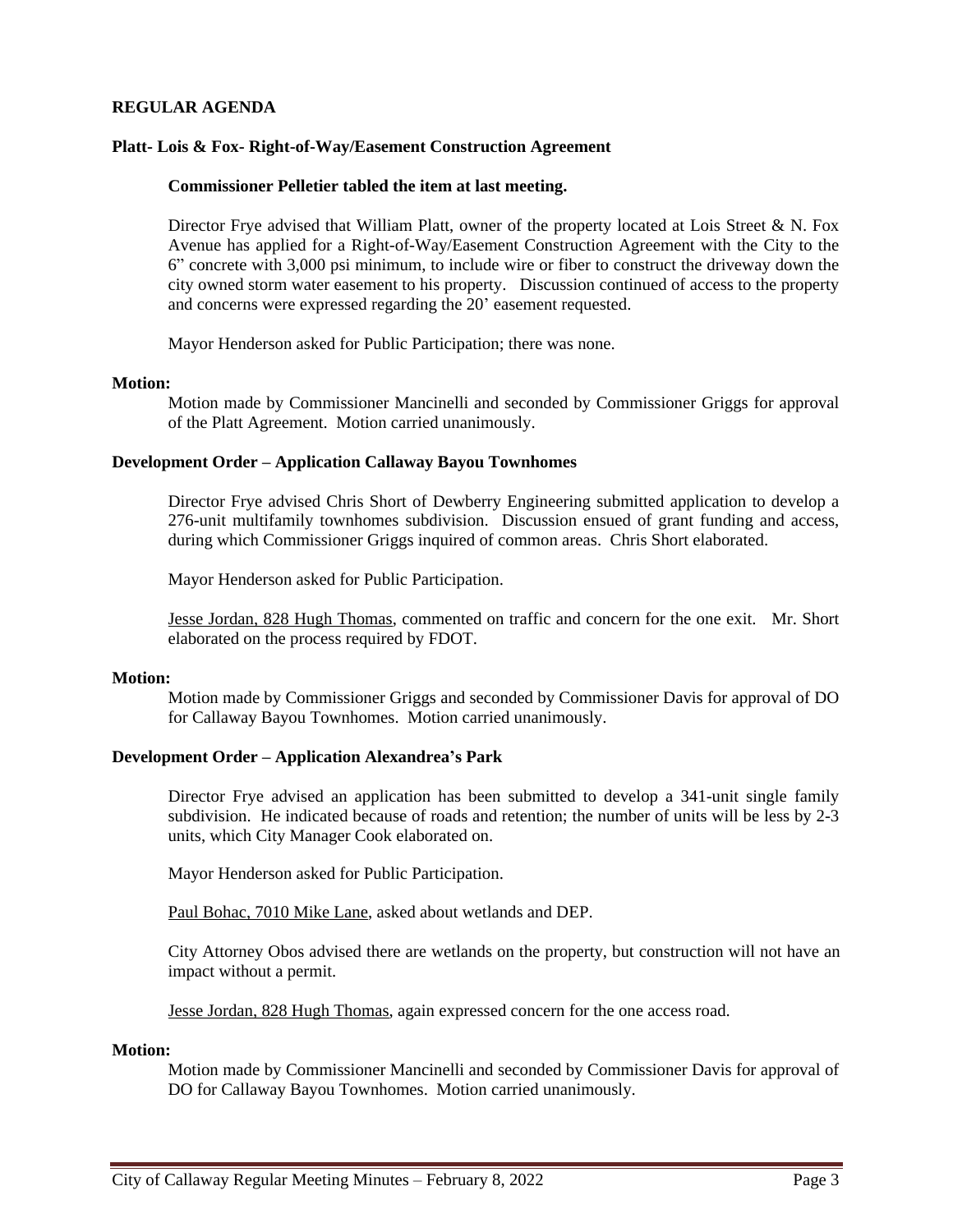### **Surplus – Public Works**

City Manager advised the request is for approval to sell as surplus a Vehicle Lift, from the Maintenance Dept. indicating it is a mid-80's model and poses safety issues.

Mayor Henderson asked for Public Participation; there was none.

#### **Motion:**

Motion made by Commissioner Davis and seconded by Commissioner Griggs for approval of Sale of Surplus Vehicle Lift. Motion carried unanimously.

#### **Bankshot Playcourt – Discussion**

City Manager Cook reviewed the playground equipment slated for Veteran's Park. Unrelated to this equipment he offered that quotes are being acquired for a single swing set designed specifically for a wheelchair at Veteran's Park.

Regarding the Bankshot Playcourt, he advised the CRA would need to hear the request. Following further discussion Commission was in favor and agreed for the CRA Board to hear the request at the next Commission meeting.

Mayor Henderson asked for Public Participation; there was none.

#### **Budget Amendment – IT Equipment**

City Clerk Peters advised the current Commission camera needs to be replace and reviewed the purchase to upgrade the camera to two for the cost of \$5,850 for the live streaming of Commission meetings.

Mayor Henderson asked for Public Participation; there was none.

#### **Motion:**

Motion made by Commissioner Mancinelli and seconded by Commissioner Davis for approval of the upgrade. Motion carried unanimously.

### **COMMISSION/STAFF COMMENTS**

#### **Pamn Henderson, Mayor**

Lake Cleanup She commended the gentleman cleaning up the lakes.

Veteran's Park Lift Station She indicated the smell seems to be returning. Director Frye indicated they will check on it.

#### CRA Grants – Homeowners

She asked if homeowners have been notified. City Manager Cook advised notices were hand delivered.

### **Scott Davis, Commissioner Ward I**

Abbott Property Notice – Gay & Cherry Director Frye advised it is for rezoning.